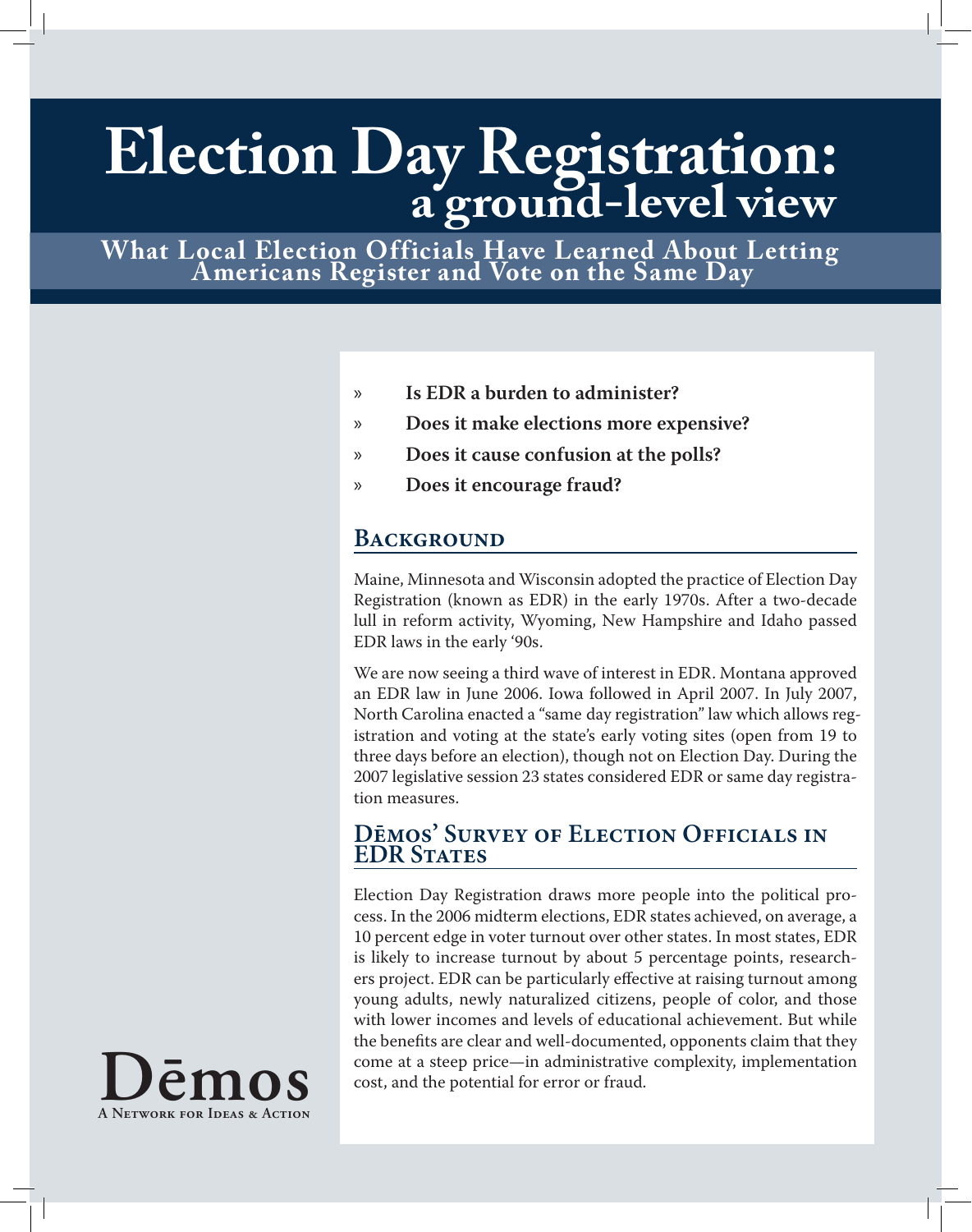To assess the validity of these assertions, Dēmos conducted a telephone survey of local election officials in the EDR states of Idaho, Maine, Minnesota, New Hampshire, Wisconsin and Wyoming. The interviews took place from February through April 2007. (Montana, which first implemented EDR in 2006, was excluded because of its limited experience.) The jurisdictions ranged widely in median household income (from \$25,000 to \$66,000) and population (from under 600 to over 500,000 residents). We were careful to include areas with substantial college populations, in order to reflect concerns about an unusually mobile subset of voters.

Most of the officials surveyed were town, city or county clerks for whom election administration was often just one of multiple responsibilities. In a few comparatively large jurisdictions, the respondents were full-time election administrators. In all, 49 officials took part. They were asked a variety of questions concerning the administration of EDR, its cost, and the integrity of election results. Here is a summary of what they said.

## **Does EDR Create Unreasonable Burdens for Election Administrators?**

In non-EDR states, election officials often express opposition to EDR, arguing that it will make their jobs much more difficult. Based on the survey results, those fears are rarely borne out by experience. About one-third of the respondents characterized the workload impact as modest or marginal. The other two-thirds agreed that the impact was significant, but with very few exceptions they spoke about it in a matter-of-fact rather than a complaining way.

"Naturally, it's more difficult," said the clerk of a small city in Maine.

"It's not bad—it's just the way it is," said the clerk of a comparable-sized community in Minnesota.

A number of officials brought up compensating benefits. While EDR creates more work on Election Day itself, about half the survey respondents suggested that it had reduced or eliminated the familiar pattern (in non-EDR states) of a pre-deadline surge of registrations. Twenty-four of the 49 respondents said they had not been experiencing such a surge in their jurisdictions; of these, 19 gave EDR a share of the credit.

How are polling places organized in EDR states?

In 40 of the 49 jurisdictions, EDR voters are directed to a separate line or table to fill out a registration form and have their identities and eligibility checked. Once they have completed this process, they join other voters waiting to cast their ballots.

In three rural jurisdictions, EDR voters go directly to the same table with other voters. "As few as we are, it's not a problem," said the deputy clerk of one Idaho county (pop. roughly 1,000). A few jurisdictions use both arrangements—separate tables in high-turnout elections and a common table in low-turnout elections.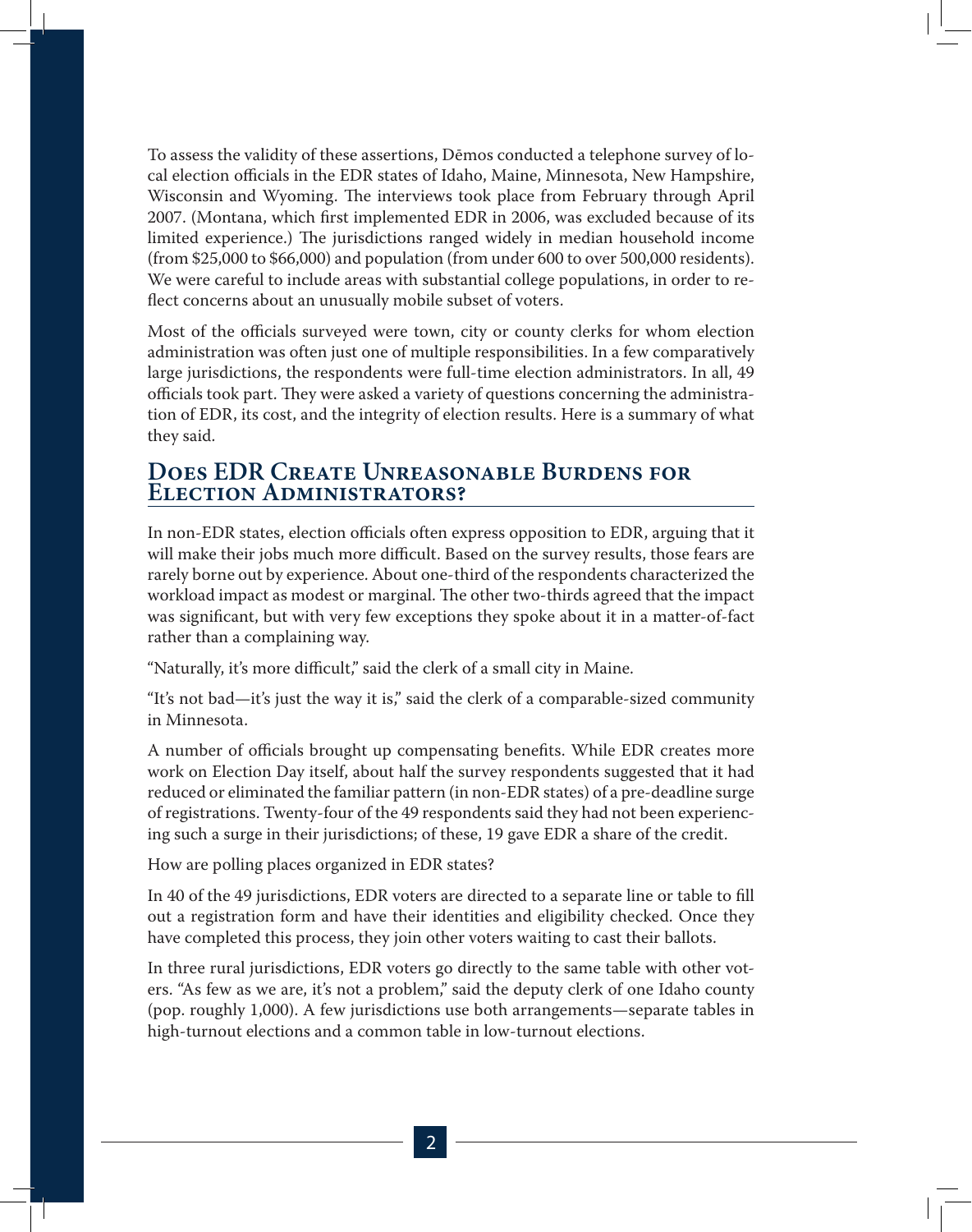# **Is EDR Expensive to Implement?**

Most of the respondents described the incremental cost of EDR as minimal. One Idaho election administrator, whose service predated her state's adoption of EDR in 1993, said she could not recall any rise in election expenses at the time.

The costs (where cited) were mainly those of training and deploying additional staff more poll workers or election judges on Election Day and/or more clerical workers in the post-election period to add the new names and data to the permanent voter rolls.

The deputy clerk of a mid-sized New Hampshire city said that EDR required one or two extra registrars per polling place (at \$15 an hour or \$125 a day). The clerk of one of Maine's largest jurisdictions put the Election Day price tag at \$3,900. "EDR is great, because procrastinators can still vote," she added. "It makes elections a little more expensive, but it's worth it."

In a New Hampshire community of 23,000 people, the city clerk estimated the postelection cost at about \$1,700—or 10 hours a week of service over 14 weeks on the part of a worker earning \$12 an hour. In Idaho, the elections administrator of a county with a population of about 50,000 projected one or two extra persons working fulltime for a week and a half. A Wisconsin official in a municipality of about 70,000 spoke of spending about \$5,000 on temporary workers to process EDR registrants after the November 2006 election.

But the overall effect, a number of respondents indicated, was not to add work or expense, but merely to shift the cost burden from one time and place to another. As a result of EDR, the elections manager of a college community in Minnesota said he ends up spending more money on election judges at the polls, and less money on inhouse staff or temp workers at the office. (At least in his jurisdiction, he added, there is a net savings in the end, because the election judges are paid \$8 to \$9 an hour, while the in-house staff or temp workers earn \$11 to \$12 an hour.)

## **Can EDR Be Implemented at The Polls Without Confusion?**

The overwhelming majority of respondents reported no confusion at polling places because of Election Day Registration—a concern sometimes raised by EDR opponents. A Minnesota official noted that EDR voters occasionally resent being asked for identification, especially in small communities "where everybody knows everybody."

# "EDR is great, because procrastinators can still vote."

-the clerk in one of Maine's largest counties

Some of the most frequently-asked questions on Election Day involve the documents required for EDR, an official of a Minnesota city (pop. 85,000) reported. EDR voters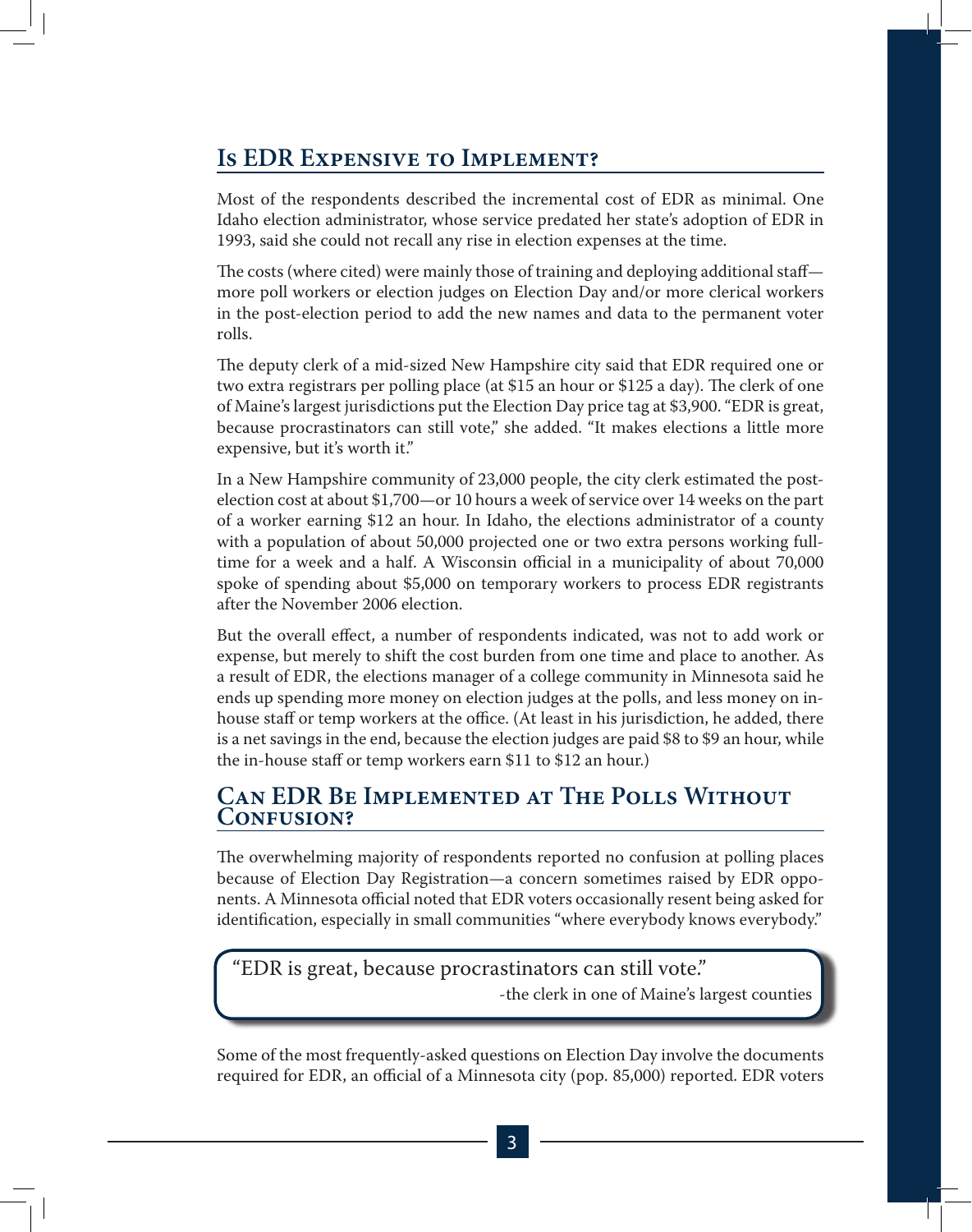will sometimes complain about being asked to wait in line twice, a Wisconsin official said. Regular voters, the same official added, may be miffed when they see EDR voters being funneled into special express lines—a practice followed in a few jurisdictions.

Several officials said that EDR had helped defuse confrontations with voters whose names turn out to be missing from the registration lists. Without EDR, "we'd have a lot of unhappy people" at the polls, said the clerk of a New Hampshire town of 30,000.

Election Day Registration makes things harder for election workers but easier for voters—that was the overall judgment of a number of respondents. But one Idaho official, after initially answering in those terms, corrected herself: In the end, she said, EDR makes Election Day go more smoothly for both parties—the election workers are happier because the voters are.

# **Does EDR Lead to Voter Fraud?**

Fraud has been the subject of the most potent criticisms of EDR. In our survey, it was also the question that elicited the clearest and most reassuring responses. Just one of 49 respondents suggested a link between EDR and an increased likelihood of vote fraud. (This official, the clerk of a Wisconsin town of fewer than 9,000 people, was also unique in expressing emphatic opposition to EDR.)

By contrast, the great majority of respondents rated current fraud-prevention measures sufficient to protect the integrity of elections. This was the prevailing view in large and small jurisdictions, and also in college communities, including one Idaho city where, in 2006, some 5,000 out of a total 26,000 to 27,000 voters used EDR.

> An election administrator in a populous Minnesota jurisdiction has never seen an organized attempt at mass voter fraud in his 22 years on the job.

Asked if they could recall any cases of fraud involving EDR voters, 40 of the 49 officials in our survey answered with a flat-out "no." A Maine election worker could not remember a single case of voter fraud in the state since the introduction of EDR in 1973. Several clerks recalled isolated allegations of voter misconduct involving false addresses or students at college campuses. It was unclear whether any resulted in criminal charges or convictions.

Most respondents indicated that they did not see fraud as a serious problem, with or without regard to EDR. An election administrator in one populous Minnesota jurisdiction said that in 22 years on the job, he had not seen a single attempt to commit mass voter fraud.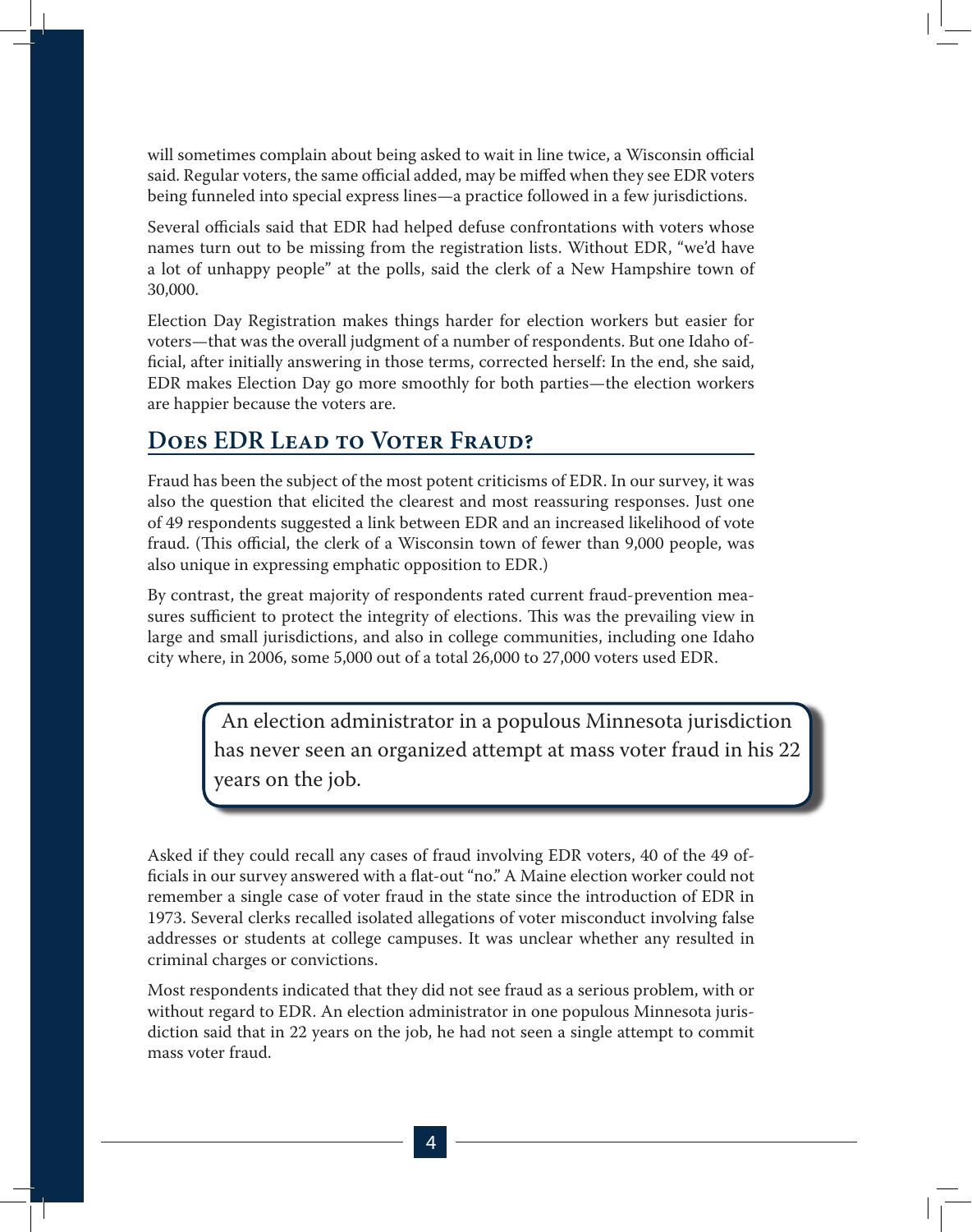A number of respondents took the position that EDR had actually reduced the risk of fraud. Several agreed with the deputy town clerk in New Hampshire who said that her staff could process voter registrations with greater accuracy after Election Day than in the hectic pre-Election Day period, when the labor was more likely to be performed by temp workers or by in-house staff working overtime.

In the years before EDR, an Idaho official recalled, her office had relied on untrained staff from another agency to process last-minute registrations, resulting in many errors. EDR, she said, had made it possible to use trained personnel to do this work in a less pressured atmosphere after Election Day, allowing for much cleaner records.

# **Conclusion**

Opponents have depicted Election Day Registration as an administrative nightmare and an invitation to fraud. This alarmist picture turns out to bear little relation to the experience of local election officials in EDR states. The great majority of the officials we surveyed said they had been able to handle EDR in an efficient and orderly way without much—if any—added expense. Virtually all expressed confidence in existing anti-fraud measures, and none could cite even a single clear case of EDR-abetted fraud. Several pointed to ways in which EDR might actually improve election security in the long term.

Throughout our national history, Americans have faced legal and procedural barriers to the exercise of their fundamental democratic rights. Today, as in earlier periods, many concerned Americans and voting rights advocates are looking for ways to clear away the obstacles and make it easier for all citizens to vote. EDR has a track record of doing exactly that. Without producing the problems cited by its critics, EDR increases political participation and holds the promise of creating an electorate that better reflects the composition of the country as a whole.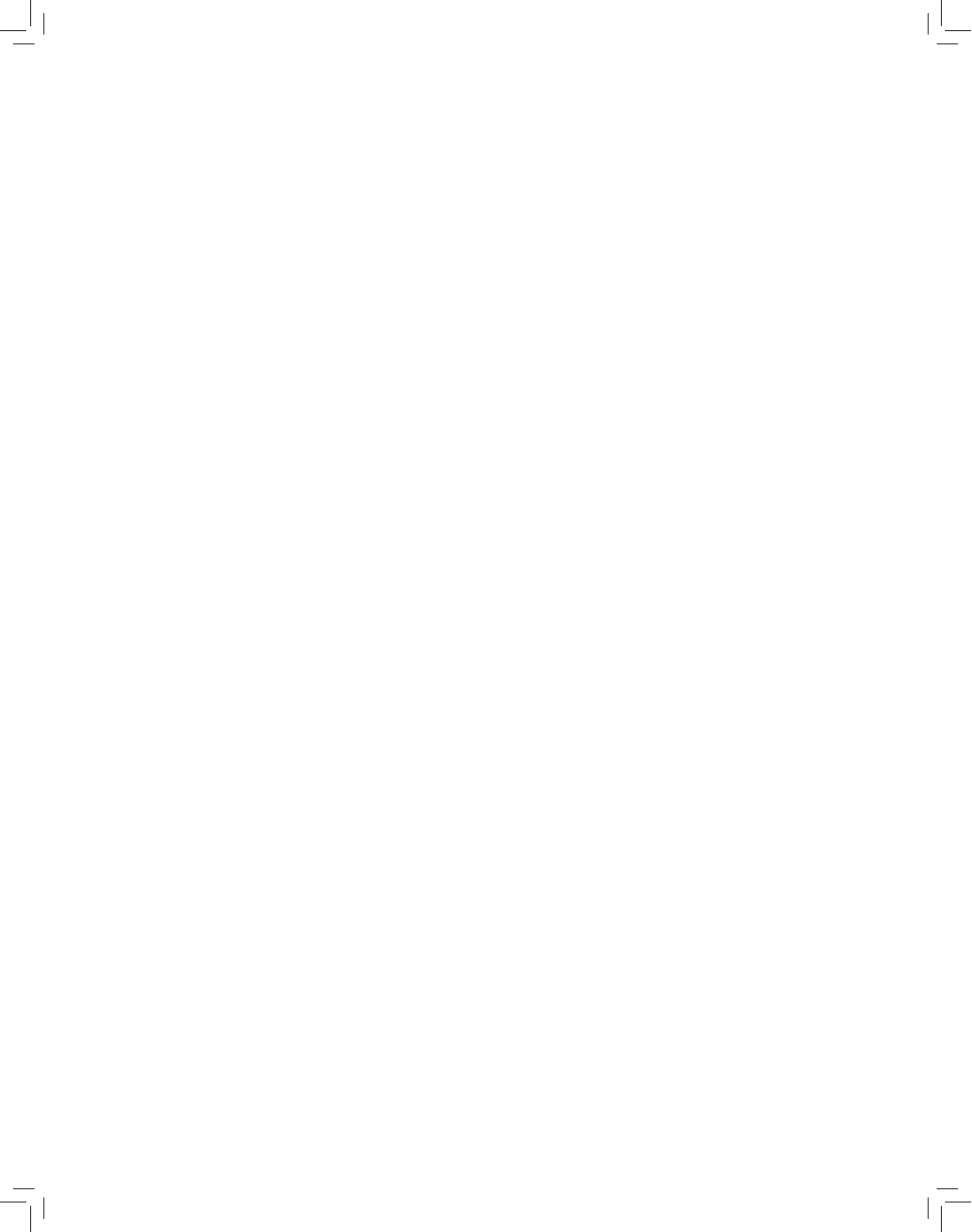# **Related Resources from Dēmos**

### Challenges to Fair Elections Series

- Voter Intimidation and Vote Suppression ▷
- ▷ Poll Worker Training
- The Case Against Felony ▷ Disenfranchisement
- ▷ Ballot Access for Language Minority Voters and People with Disabilities
- Voter ID/Proof of Citizenship ▷ Requirements

#### Democracy eJournal



**www.democracydispatches.org**

## Election Day Registration

- Election Day Registration in 2007: State ▷ Legislative Activity
- Anatomy of a Successful Campaign for ▷ EDR in Iowa
- Election Day Registration: A Ground-▷ Level View (A Survey of Election Clerks)
- Election Day Registration: A Study of ▷ Voter Fraud Allegations and Findings on Voter Roll Security
- Same Day Voter Registration in North ▷ Carolina
- Election Day Voter Registration in Iowa ▷
- ▷ Voters Win with Election Day Registration

## Election Integrity

- $\triangleright$  An Analysis of Voter Fraud in the U.S.
- Fusion Voting: An Analysis ▷
- Improving Access to Voting: A Report ▷ on the Technology for Accessible Voting Systems
- Re-Drawing Lines: A Public Interest ▷ Analysis of California's 2006 Redistricting Reform Proposals
- One to a Customer: The Democratic ▷ Downsides of Dual Office Holding

#### National Voter Registration Act

- ▷ Implementing the National Voter Registration Act in Public Assistance Agencies: A Guide for Election Officials and Human Services Professionals
- A Promise Still Unfulfilled: The National ▷ Voter Registration Act Twelve Years Later
- Expanding Voter Registration for Low-▷ Income Citizens: How North Carolina is Realizing the Promise of the NVRA

## Provisional Ballots

- A Fallible 'Fail-Safe': An Analysis of ▷ Provisional Balloting Problems in the 2006 Election
- Continuing Failures in 'Fail-Safe' Voting: ▷ A Preliminary Analysis of Provisional Voting Problems (Election 2004)
- Placebo Ballots: Will 'Fail-Safe' ▷ Provisional Voting Fail? (Election 2004)

## Candidate Briefing Book

Fulfilling America's Promise: Ideas to ▷ Expand Opportunity and Revitalize **Democracy** 

*A Dēmos briefing book, with state- and federal-level application, to help elected officials advance new policies that promote electoral participation.*

#### Books

- Momentum: Igniting Social Change in ▷ the Connected Age
- Stealing Democracy: The New Politics of ▷ Voter Suppression
- Conned: How Millions of Americans ▷ Went to Prison and Lost the Vote